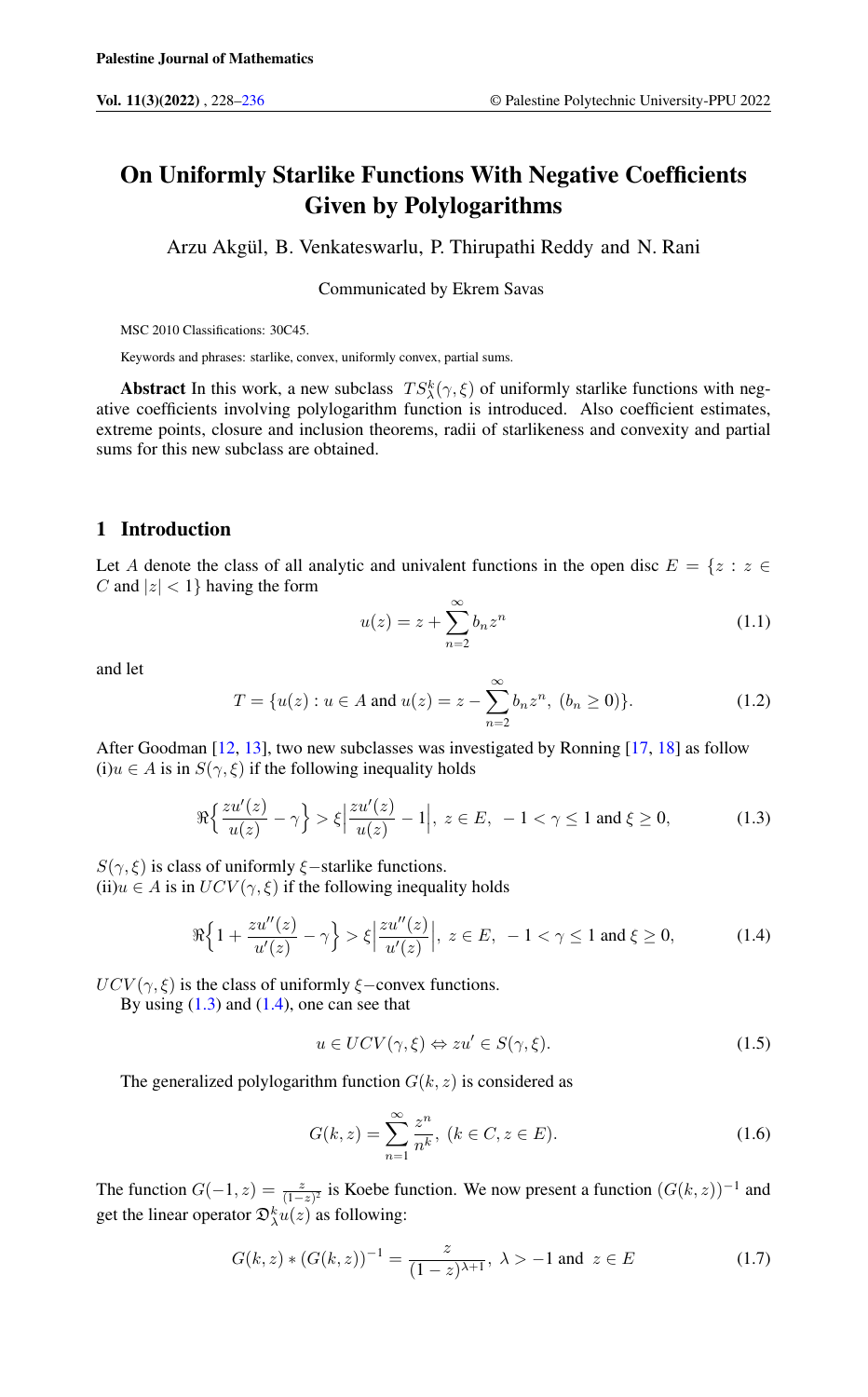<span id="page-1-1"></span>and

$$
\mathfrak{D}_{\lambda}^{k}u(z) = (G(k, z))^{-1} * u(z). \tag{1.8}
$$

For  $\lambda > -1$ ,

<span id="page-1-0"></span>
$$
\frac{z}{(1-z)^{\lambda+1}} = \sum_{n=0}^{\infty} \frac{(\lambda+1)_n}{n!} z^{n+1}, (z \in E).
$$
 (1.9)

By using  $(1.7)$  and  $(1.9)$  in  $(1.8)$ , it is obtained that

$$
\sum_{n=1}^{\infty} \frac{z^n}{n^k} * (G(k, z))^{-1} = \sum_{n=1}^{\infty} \frac{(n + \lambda - 1)!}{\lambda!(n - 1)!} z^n.
$$

Thus  $(G(k, z))^{-1}$  has of the form

<span id="page-1-2"></span>
$$
(G(k, z))^{-1} = \sum_{n=1}^{\infty} n^k \frac{(n + \lambda - 1)!}{\lambda!(n - 1)!} z^n, (z \in E).
$$

For  $k, \lambda \in N_0$ , let us remember polylogarithm functions  $\mathfrak{D}_{\lambda}^k u(z)$  introduced and studied by Al-Shaqsi and Darus [\[10\]](#page-7-5):

$$
\mathfrak{D}_{\lambda}^{k}u(z) = z + \sum_{n=2}^{\infty} n^{k} \frac{(n+\lambda-1)!}{\lambda!(n-1)!} b_{n}z^{n}, \ (z \in E)
$$

$$
= z + \sum_{n=2}^{\infty} n^{k} c(\lambda, n) b_{n}z^{n}, \text{ where } c(\lambda, n) = \begin{pmatrix} n+\lambda-1\\ \lambda \end{pmatrix}.
$$
 (1.10)

One can see [\[15\]](#page-7-6) and [\[16\]](#page-7-7) to learn more information regarding polylogarithms in the theory of univalent functions .

Note that  $\mathfrak{D}_0^k \cong \mathfrak{D}^n$  and  $\mathfrak{D}_\lambda^0 \cong \mathfrak{D}^\delta$  which were Salagean and Ruscheweyh derivative operators in turn [\[21,](#page-8-0) [19\]](#page-7-8). Obviusly, the operator  $\mathcal{D}_{\lambda}^{k}$  included two known derivative operators. In geometric funcion theory, analytic functions with negative coefficient is an important topic. In this study, we refer to the studies by [\[1,](#page-7-9) [2,](#page-7-10) [3,](#page-7-11) [4,](#page-7-12) [5,](#page-7-13) [6,](#page-7-14) [7,](#page-7-15) [8,](#page-7-16) [9,](#page-7-17) [11,](#page-7-18) [14,](#page-7-19) [20,](#page-7-20) [22,](#page-8-1) [23,](#page-8-2) [24\]](#page-8-3).

Also state that  $\mathfrak{D}_0^0 u(z) = u(z)$  and  $\mathfrak{D}_0^1 u(z) = \mathfrak{D}_1^0 u(z) = z u'(z)$ .

In the next section, we will define a new subclass  $S^k_\lambda(\gamma,\xi)$  and give some important properties of the functions belonging this class.

#### 2 The Class  $S_{\lambda}^{k}$  $\chi^k(\gamma,\xi)$

**Definition 2.1.** A function u given by [\(1.1\)](#page-0-3) is said to be in the class  $S^k_\lambda(\gamma,\xi)$  if the following criterion is hold

$$
\Re{\left\{\frac{z(\mathfrak{D}_{\lambda}^{k}u(z))'}{\mathfrak{D}_{\lambda}^{k}u(z)} - \gamma\right\}} > \xi \left|\frac{z(\mathfrak{D}_{\lambda}^{k}u(z))'}{\mathfrak{D}_{\lambda}^{k}u(z)} - 1\right|, \ z \in E,
$$
\n(2.1)

for  $-1 \le \gamma < 1, \xi \ge 0, k, \lambda \in N_0$  and  $\mathfrak{D}_{\lambda}^k u(z)$  is given by [\(1.10\)](#page-1-2).

We also let  $TS_{\lambda}^{k}(\gamma,\xi) = S_{\lambda}^{k}(\gamma,\xi) \cap T$ . In the special cases of the parameters  $\lambda$  and  $k$  the class  $S_{\lambda}^{k}(\gamma, \xi)$  can be reduced to the class investigated by Ronning [\[17\]](#page-7-3).

<span id="page-1-3"></span>**Theorem 2.2.**  $u \in S^k_\lambda(\gamma, \xi)$  if the following inequality holds

<span id="page-1-4"></span>
$$
\sum_{n=2}^{\infty} \left[ n(1+\xi) - (\gamma + \xi) \right] n^k c(\lambda, n) |b_n| \le 1 - \gamma,
$$
\n(2.2)

*where*  $-1 \leq \gamma < 1, \xi > 0, k, \lambda \in N_0$  *and u is given by* [\(1.1\)](#page-0-3)*.*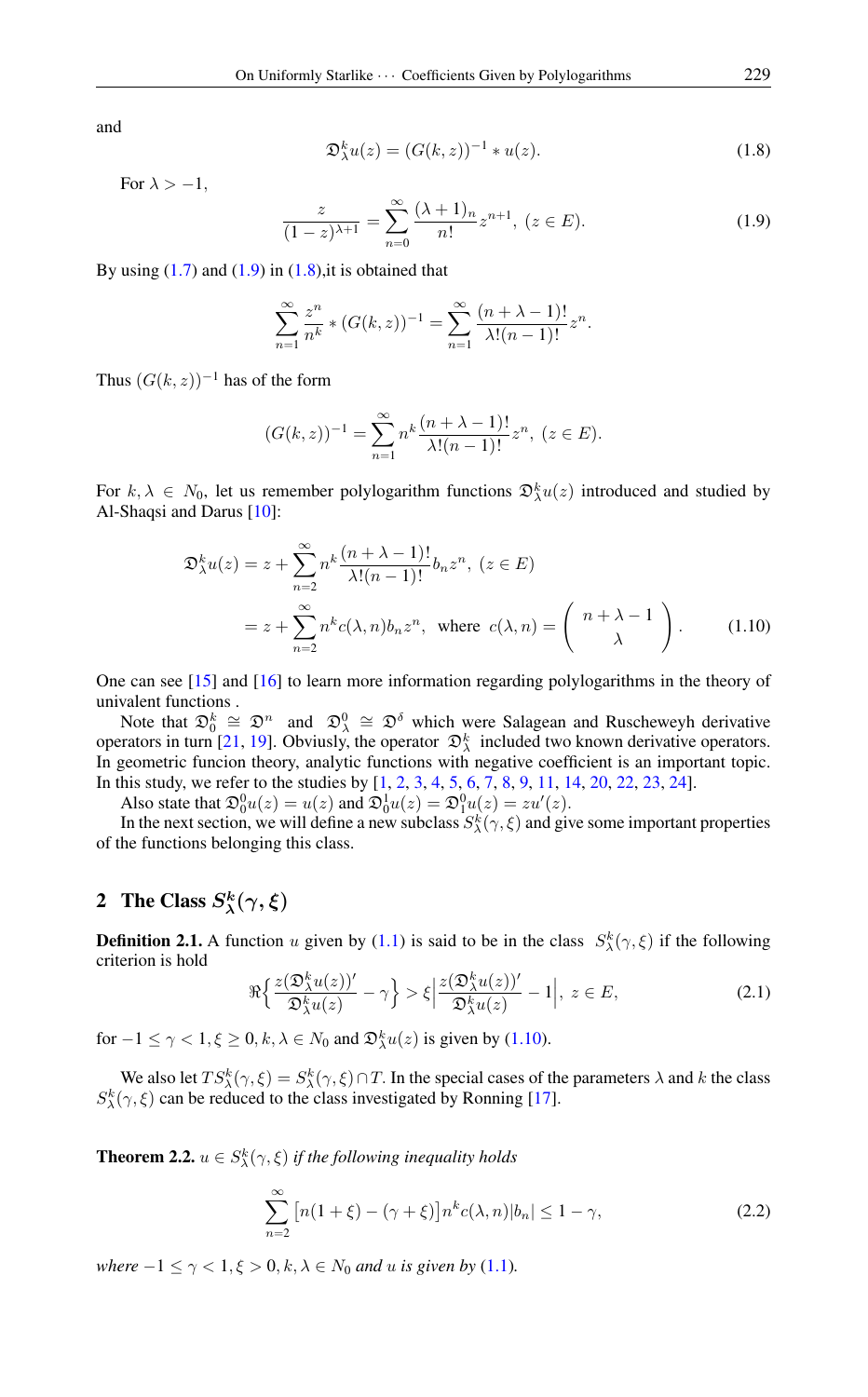*Proof.* It is enough to show that

$$
\xi \left| \frac{z(\mathfrak{D}_{\lambda}^{k} u(z))'}{\mathfrak{D}_{\lambda}^{k} u(z)} - 1 \right| - \Re \left\{ \frac{z(\mathfrak{D}_{\lambda}^{k} u(z))'}{\mathfrak{D}_{\lambda}^{k} u(z)} - 1 \right\} \le 1 - \gamma.
$$
 (2.3)

We get

$$
\xi \left| \frac{z(\mathfrak{D}_{\lambda}^{k} u(z))'}{\mathfrak{D}_{\lambda}^{k} u(z)} - 1 \right| - \Re \left\{ \frac{z(\mathfrak{D}_{\lambda}^{k} u(z))'}{\mathfrak{D}_{\lambda}^{k} u(z)} - 1 \right\}
$$
\n
$$
\leq (1 + \xi) \left| \frac{z(\mathfrak{D}_{\lambda}^{k} u(z))'}{\mathfrak{D}_{\lambda}^{k} u(z)} - 1 \right|
$$
\n
$$
\leq \frac{(1 + \xi) \sum_{n=2}^{\infty} (n - 1) n^{k} c(\lambda, n) |b_{n}|}{1 - \sum_{n=2}^{\infty} n^{k} c(\lambda, n) |b_{n}|}. \tag{2.4}
$$

The last inequality is bounded above by  $(1 - \gamma)$  if

$$
\sum_{n=2}^{\infty} [n(1+\xi) - (\gamma + \xi)] n^k c(\lambda, n) |b_n| \le 1 - \gamma.
$$
 (2.5)

Thus the proof is completed.

<span id="page-2-0"></span>**Theorem 2.3.**  $u \in TS_{\lambda}^{k}(\gamma, \xi)$  *if and only if* 

$$
\sum_{n=2}^{\infty} [n(1+\xi) - (\gamma + \xi)] n^k c(\lambda, n) b_n \le 1 - \gamma,
$$
\n(2.6)

*where*  $-1 \le \gamma < 1$ ,  $\xi \ge 0$  *and*  $k, \lambda \in N_0$  *and*  $u(z)$  *is given by* [\(1.2\)](#page-0-4)*.* 

*Proof.* According to the Theorem [2.2,](#page-1-3) proving the necessity is enough. If  $u \in TS_{\lambda}^{k}(\gamma, \xi)$  and z is real then

$$
\frac{1-\sum_{n=2}^{\infty}n^{k+1}c(\lambda,n)b_nz^{n-1}}{1-\sum_{n=2}^{\infty}n^kc(\lambda,n)b_nz^{n-1}} - \gamma \ge \xi \left| \frac{\sum_{n=2}^{\infty}(n-1)n^kc(\lambda,n)b_nz^{n-1}}{1-\sum_{n=2}^{\infty}n^kc(\lambda,n)b_nz^{n-1}} \right|.
$$

Getting  $z \rightarrow 1$  along the real axis, it is obtained that

$$
\sum_{n=2}^{\infty} [n(1+\xi) - (\gamma + \xi)]n^k c(\lambda, n)b_n < 1 - \gamma.
$$

 $\Box$ 

 $\Box$ 

**Corollary 2.4.** *If*  $u \in TS_{\lambda}^{k}(\gamma, \xi)$  *then* 

$$
b_n \le \frac{(1-\gamma)}{[n(1+\xi)-(\gamma+\xi)]n^k c(\lambda,n)} \text{ for } n \ge 2. \tag{2.7}
$$

*For the function*

<span id="page-2-1"></span>
$$
u_n(z) = z - \frac{(1 - \gamma)}{[n(1 + \xi) - (\gamma + \xi)]n^k c(\lambda, n)} z^n, \ n \ge 2,
$$
\n(2.8)

*the result is sharp.*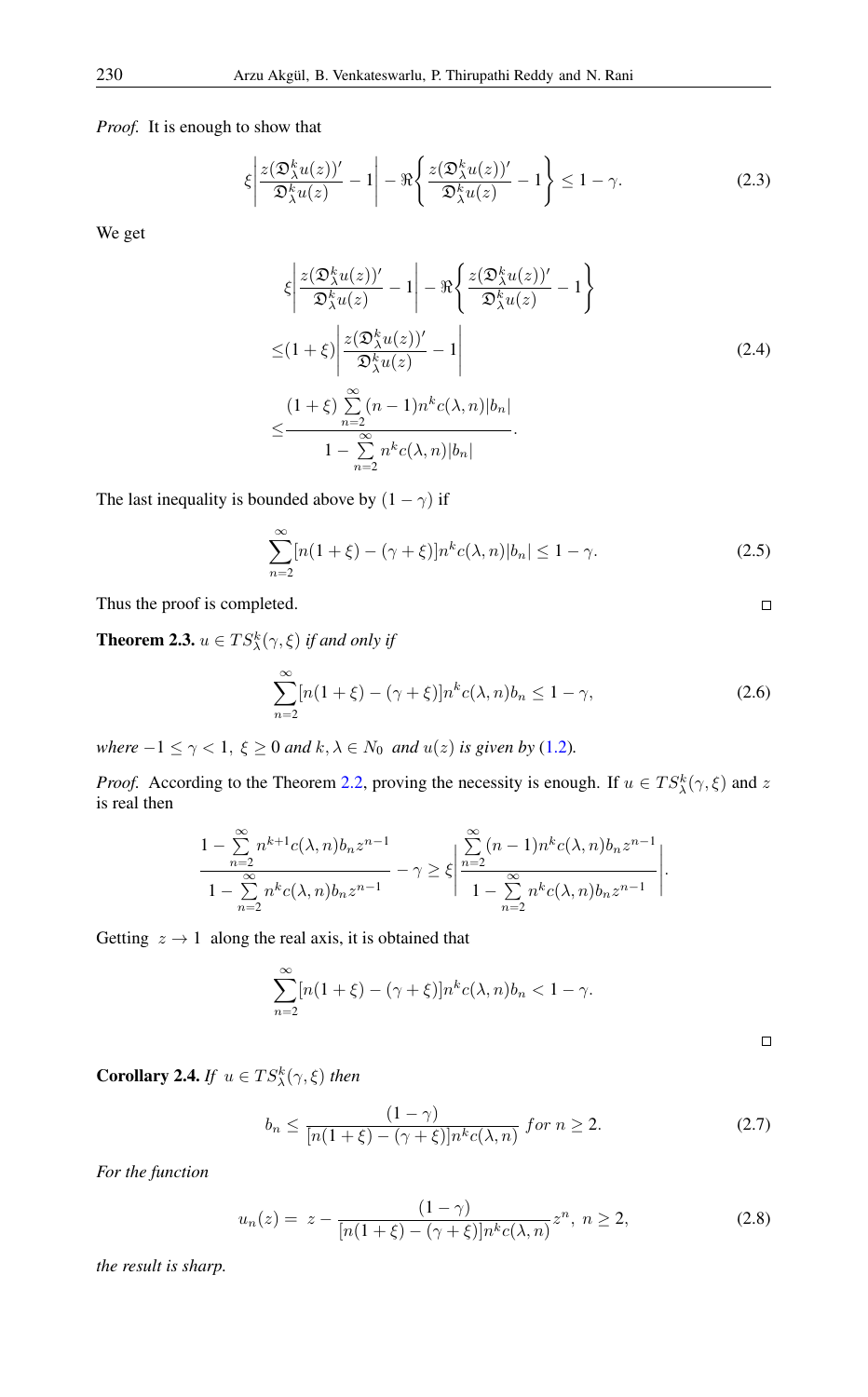**Theorem 2.5.** Let  $u, v \in TS_{\lambda}^{k}(\gamma, \xi)$ , where u is given by [\(1.2\)](#page-0-4) and  $v(z) = z - \sum_{n=1}^{\infty}$  $\sum_{n=2} b_n z^n$ . Then *function* h *given by*

$$
h(z) = (1 - \varrho)u(z) + \varrho v(z) = z - \sum_{n=2}^{\infty} L_n z^n
$$
 (2.9)

*is in the class*  $TS_{\lambda}^{k}(\gamma,\xi)$ *. Here*  $L_n = (1 - \varrho)b_n + \varrho b_n, 0 \leq \varrho < 1$ *.* 

**Theorem 2.6.** *Let*  $u_1(z) = z$  *and* 

$$
u_n(z) = z - \frac{(1 - \gamma)}{[n(1 + \xi) - (\gamma + \xi)]n^k c(\lambda, n)} z^n \text{ for } n = 2, 3, 4, \cdots. \tag{2.10}
$$

Then  $u \in TS_{\lambda}^{k}(\gamma, \xi)$  *if and only if*  $u(z)$  *can be given as* 

$$
u(z) = \sum_{n=1}^{\infty} \lambda_n u_n(z) \text{ where } \lambda_n \ge 0 \text{ and } \sum_{n=1}^{\infty} \lambda_n = 1. \tag{2.11}
$$

To prove the theorem, we use the analogue methods given by Silverman [\[22\]](#page-8-1) on extreme points.

The Theorem following theorem will be proved by defining  $u_j(z)(j = 1, 2, \dots, k)$ , given as

$$
u_j(z) = z - \sum_{n=2}^{\infty} b_{n,j} z^n \text{ for } b_{n,j} \ge 0, \ z \in E.
$$
 (2.12)

**Theorem 2.7.** *Let*  $u_j \in TS_{\lambda}^k(\gamma_j, \xi)$   $(j = 1, 2, \dots, k)$ *, where*  $u_j(z)$  *is given by* [\(1.2\)](#page-0-4)*. Then the function* h *is given as*

<span id="page-3-0"></span>
$$
h(z) = z - \frac{1}{k} \sum_{n=2}^{\infty} \left( \sum_{j=1}^{k} b_{n,j} \right) z^n
$$
 (2.13)

belongs to  $TS_{\lambda}^{k}(\gamma, \xi)$ , where  $\gamma = \min_{1 \leq j \leq k} \gamma_{j}$  and  $-1 \leq \gamma_{j} \leq 1$ .

*Proof.* Since  $u_j(z) \in TS_{\lambda}^k(\gamma_j, \xi)$   $(j = 1, 2, 3, \dots, k)$  if we apply Theorem [2.3](#page-2-0) to [\(2.12\)](#page-3-0), it is observed that

$$
\sum_{n=2}^{\infty} [n(1+\xi) - (\gamma + \xi)] n^k c(\lambda, n) \left(\frac{1}{k} \sum_{j=1}^k b_{n,j}\right)
$$
  
=  $\frac{1}{k} \sum_{j=1}^k \left(\sum_{n=2}^{\infty} n(1+\xi) - (\gamma + \xi) n^k c(\lambda, n)\right) b_{n,j}$   
 $\leq \frac{1}{k} \sum_{j=1}^{\infty} (1-\gamma_j)$   
 $\leq (1-\gamma).$ 

Taking into account Theorem [2.3](#page-2-0) it is obtained that  $h \in TS_{\lambda}^{k}(\gamma, \xi)$ .

**Theorem 2.8.** Let  $u \in TS_{\lambda}^{k}(\gamma, \xi)$ , where the function  $u$  given by [\(1.2\)](#page-0-4). Then  $u$  is close to convex *of order*  $\delta$   $(0 \le \delta < 1)$  *in*  $|z| < r_1$  *where* 

<span id="page-3-1"></span>
$$
r_1 = \inf_{n \ge 2} \left\{ \frac{(1-\delta)[n(1+\xi) - (\gamma+\xi)]n^k c(\lambda, n)}{n(1-\gamma)} \right\}^{\frac{1}{(n-1)}}.
$$
 (2.14)

*The result is sharp, with the extremal function*  $u_n(z)$  *given by* [\(2.8\)](#page-2-1)

 $\Box$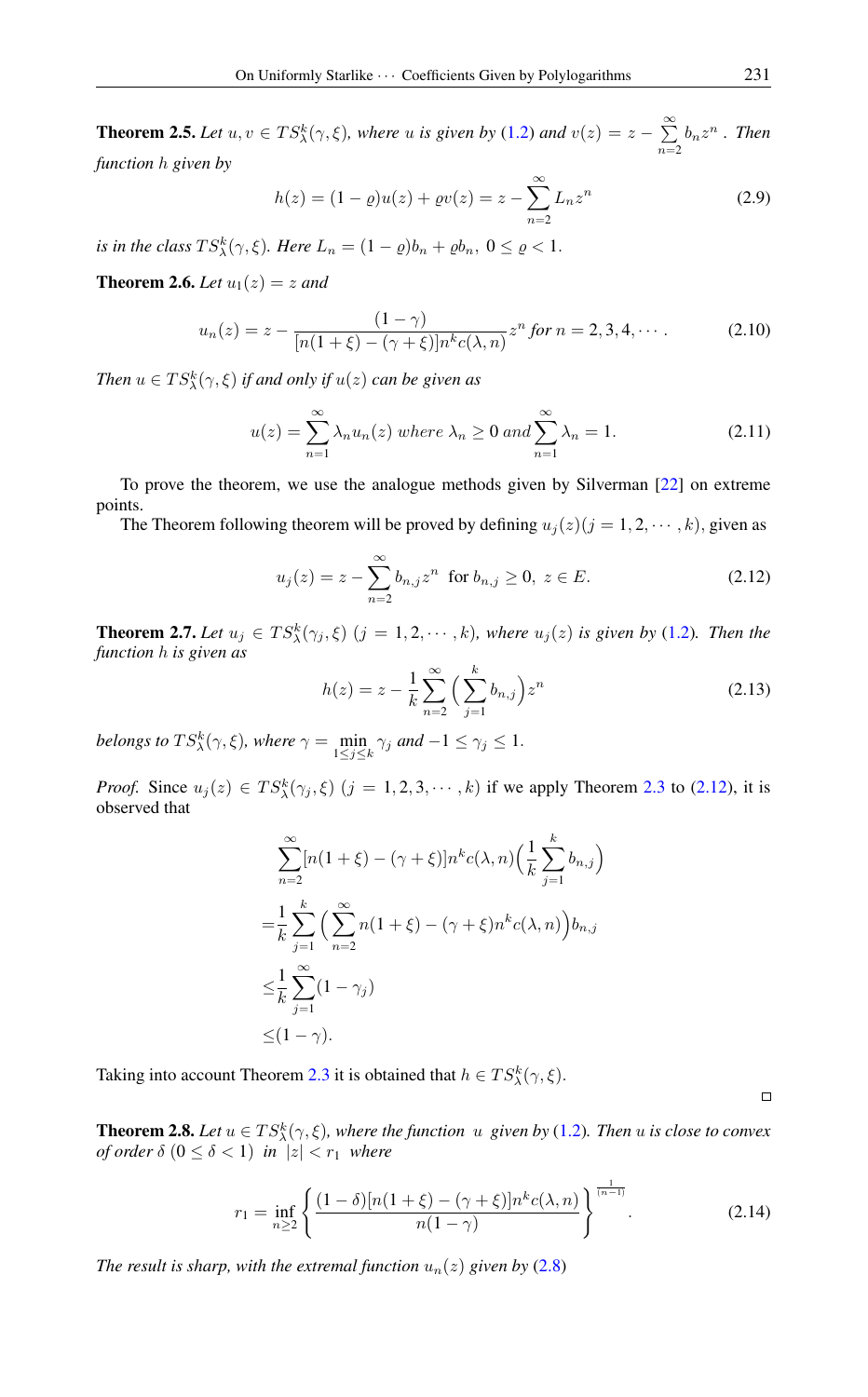*Proof.* Firstly, the correctness of the inequality  $|u'(z) - 1| \leq 1 - \delta$  for  $|z| < r_1$ , where  $r_1$  is defined by [\(2.14\)](#page-3-1), must be shown. Actually, we have  $|u'(z) - 1| \leq \sum_{k=1}^{\infty}$  $\sum_{n=2}^{\infty} nb_n |z|^{n-1}$ . Thus

$$
|u'(z) - 1| \le 1 - \delta \ i f \ \sum_{n=2}^{\infty} \left(\frac{n}{1-\delta} \right) b_n |z|^{n-1} \le 1. \tag{2.15}
$$

Using the situation  $f \in TS_{\lambda}^{k}(\gamma, \xi)$  if and only if

<span id="page-4-1"></span>
$$
\sum_{n=2}^{\infty} [n(1+\xi) - (\gamma + \xi)] n^k c(\lambda, n) |b_n| \le 1 - \gamma.
$$

Then [\(2.15\)](#page-4-0) holds true if

$$
\frac{(\frac{n}{1-\delta})|z|^{n-1} \leq [n(1+\xi) - (\gamma + \xi)]n^k c(\lambda, n)}{1-\gamma}.
$$

That is, if

$$
r_1 = \inf_{n \geq 2} \left\{ \frac{(1-\delta)[n(1+\xi) - (\gamma + \xi)]n^k c(\lambda, n)}{n(1-\gamma)} \right\}^{\frac{1}{n-1}}.
$$

Thus the proof is completed.

**Theorem 2.9.** Let  $u \in TS^k_{\lambda}(\gamma, \xi)$ , where the function u is defined by [\(1.2\)](#page-0-4). Then u is starlike of *order*  $\delta$   $(0 \le \delta < 1)$  *in*  $|z| < r_2$ *, where* 

$$
|z| \leq \left\{ \frac{(1-\delta)[n(1+\xi) - (\gamma+\xi)]n^k c(\lambda,n)}{(n-\delta)(1-\gamma)} \right\}^{\frac{1}{n-1}}.
$$

*If the external function* u *is given by* [\(2.8\)](#page-2-1)*, then the result is sharp .*

*Proof.* Given  $u \in A$  and u is starlike of order  $\delta$ , we have

$$
\left|\frac{zu'(z)}{u(z)}-1\right| \le 1-\delta. \tag{2.16}
$$

For the left hand side of  $(2.16)$  we have

$$
\left|\frac{zu'(z)}{u(z)}-1\right| \le \frac{\sum_{n=2}^{\infty} (n-1)b_n|z|^{n-1}}{1-\sum_{n=2}^{\infty} b_n|z|^{n-1}}.
$$

The last inequality is less than  $1 - \delta$  if

$$
\sum_{n=2}^{\infty} \frac{n-\delta}{1-\delta} b_n |z|^{n-1} < 1.
$$

Using the fact that  $f \in TS_{\lambda}^{k}(\gamma, \xi)$  if and only if

$$
\sum_{n=2}^{\infty} [n(1+\xi) - (\gamma + \xi)] n^{k} c(\lambda, n) |b_{n}| \leq 1 - \gamma.
$$

 $(2.16)$  is true if

$$
\frac{n-\delta}{1-\delta}|z|^{n-1} \le \frac{[n(1+\xi) - (\gamma + \xi)]n^k c(\lambda, n)}{1-\gamma}
$$

or, equivalently,

$$
|z| \leq \left\{ \frac{(1-\delta)[n(1+\xi) - (\gamma + \xi)]n^k c(\lambda, n)}{(n-\delta)(1-\gamma)} \right\}^{\frac{1}{n-1}}
$$

which ensures the starlikeness of the family.

 $\Box$ 

<span id="page-4-0"></span> $\Box$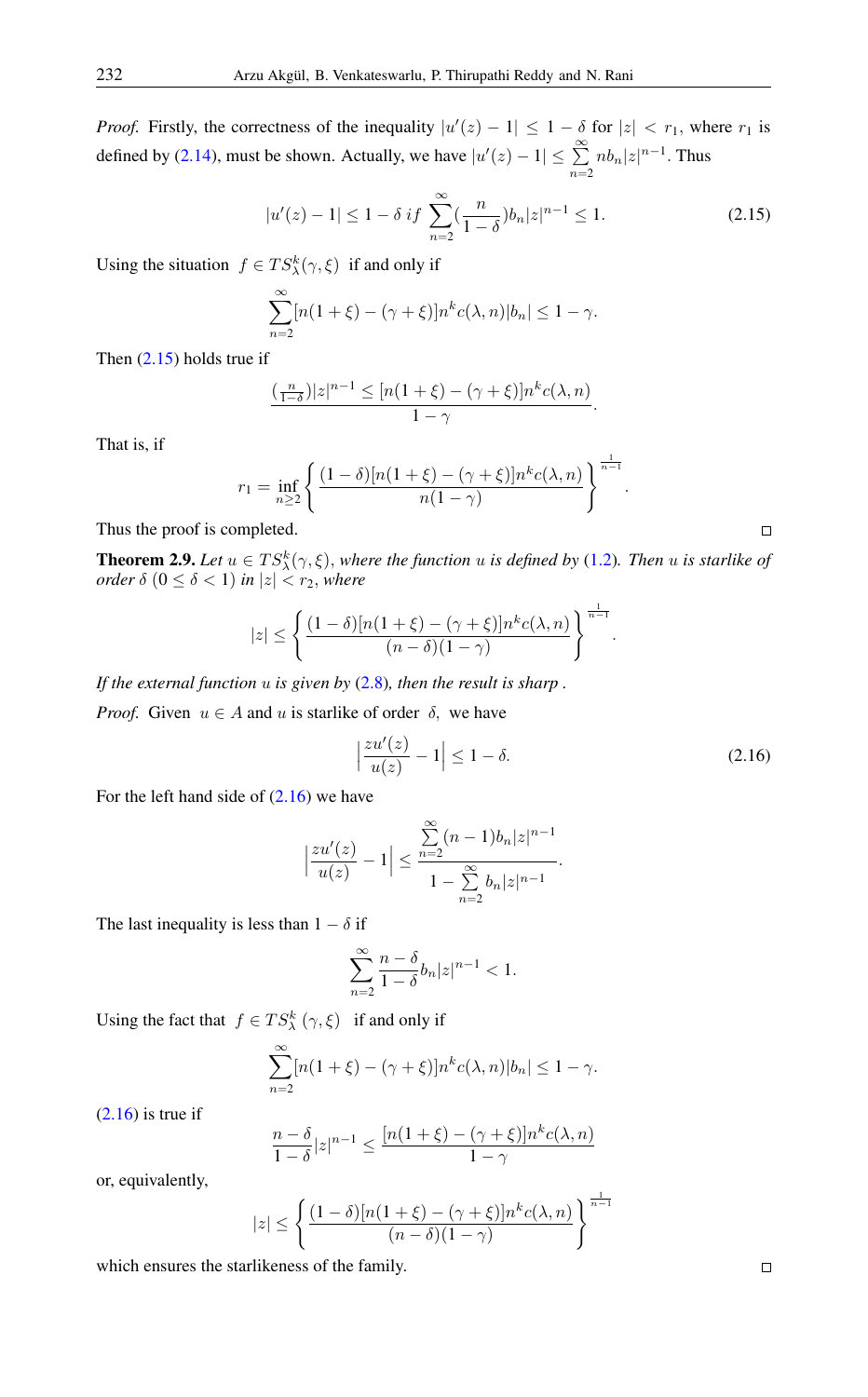Using the fact that  $u$  is convex if and only if  $zu'$  is starlike, we get the Corollary [2.10:](#page-5-0)

<span id="page-5-0"></span>**Corollary 2.10.** Let  $u \in TS_{\lambda}^{k}(\gamma, \xi)$ , where the function u is defined by [\(1.2\)](#page-0-4). Then u is convex *of order*  $\delta$  ( $0 \leq \delta < 1$ ) *in*  $|z| < r_3$  *where* 

$$
r_3 = \inf_{n \ge 2} \left\{ \frac{(1-\delta)[n(1-\xi) - (\gamma + \xi)]n^k c(\lambda, n)}{(n-\delta)(1-\gamma)} \right\}^{\frac{1}{n-1}}.
$$

*If the external function* u *is given by* [\(2.8\)](#page-2-1)*, then the result is sharp.*

In the next theorems, partial sums of functions in the class  $TS_{\lambda}^{k}(\gamma, \xi)$  will be given. Also, it will be obtained that sharp lower bounds for the ratios of real part of  $u(z)$  to  $u_k(z)$  and  $u'(z)$  to  $u'_{k}(z)$  by using the technics earlier works of Silverman [\[23\]](#page-8-2) and Silvia [\[24\]](#page-8-3).

<span id="page-5-4"></span>**Theorem 2.11.** Let  $u \in TS_{\lambda}^{k}(\gamma, \xi)$  be given by [\(1.1\)](#page-0-3) and define the partial sums  $u_1(z)$  and  $u_k(z)$ , *by*

<span id="page-5-1"></span>
$$
u_1(z) = z \text{ and } u_k(z) = z + \sum_{n=2}^{k} b_n z^n, (k \in N/1)
$$
 (2.17)

*and assume that*

$$
\sum_{n=2}^{\infty} q_n |b_n| \le 1
$$
\n(2.18)

*where*

$$
q_n = \frac{[n(\gamma + \xi) - (\gamma + \xi)]n^k c(\lambda, n)}{(1 - \gamma)}.
$$

*Then*  $u \in TS_{\lambda}^{k}(\gamma, \xi)$ *. Furthermore* 

<span id="page-5-3"></span>
$$
\Re{\frac{u(z)}{u_k(z)}} > 1 - \frac{1}{q_{k+1}}, \ z \in E, k \in N
$$
\n(2.19)

<span id="page-5-5"></span>*and*

$$
\Re{\frac{u_k(z)}{u(z)}} > \frac{q_{k+1}}{1 + q_{k+1}}.\tag{2.20}
$$

*Proof.* It is easy to confirm that

<span id="page-5-2"></span>
$$
q_n + 1 > q_n > 1,
$$
\n(2.21)

for  $q_n$  given in [\(2.18\)](#page-5-1) Thus we get

$$
\sum_{n=2}^{k} |b_n| + q_{k+1} \sum_{n=k+1}^{\infty} |b_n| \le \sum_{n=2}^{\infty} q_n |b_n| \le 1.
$$
 (2.22)

By using assumption [\(2.18\)](#page-5-1) and taking

$$
v_1(z) = q_{k+1} \left\{ \frac{u(z)}{u_k(z)} - \left(1 - \frac{1}{q_{k+1}}\right) \right\}
$$
  
= 
$$
1 + \frac{q_{k+1} \sum_{n=k+1}^{\infty} b_n z^{n-1}}{1 + \sum_{n=2}^{\infty} b_n z^{n-1}}
$$
 (2.23)

also applying [\(2.22\)](#page-5-2), it is obtained that

$$
\left|\frac{v_1(z)-1}{v_2(z)+1}\right| \le \frac{q_{k+1} \sum_{n=k+1}^{\infty} |b_n|}{2 - 2 \sum_{n=2}^{\infty} |b_n| - q_{k+1} \sum_{n=k+1}^{\infty} |b_n|} \le 1, z \in E
$$
\n(2.24)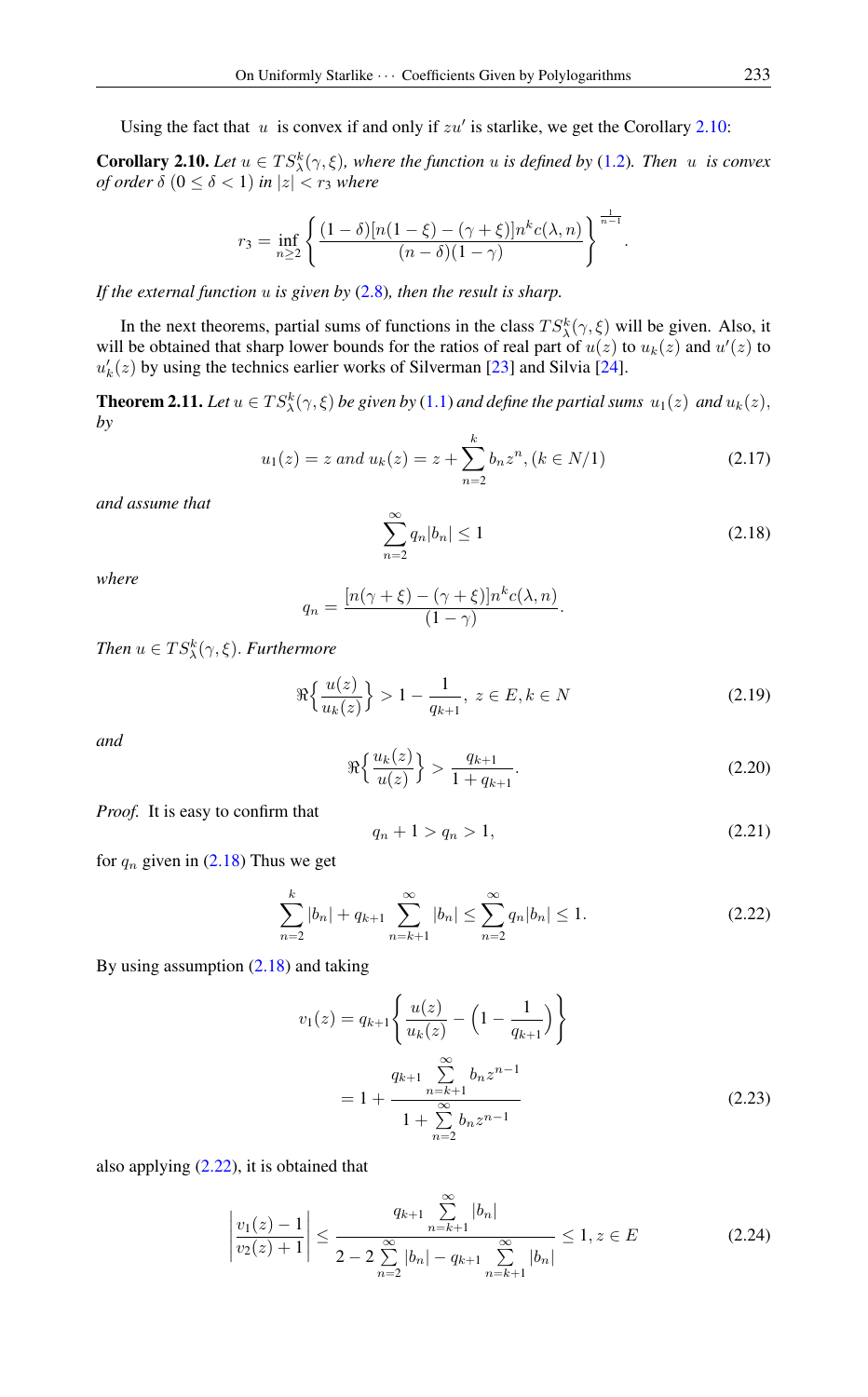which easily yields the assertion  $(2.19)$  of Theorem [2.11.](#page-5-4) Due to the fact that prove the function

<span id="page-6-0"></span>
$$
u(z) = z + \frac{z^{k+1}}{q_{k+1}}
$$
\n(2.25)

gives sharp result, assume that for  $z = re^{\frac{i\pi}{k}}$  that for

$$
\frac{u(z)}{u_k(z)} = 1 + \frac{z^k}{q_{k+1}} \to 1 - \frac{1}{q_{k+1}} \text{ as } z \to 1^-.
$$

Likewise, taking

$$
v_2(z) = (1 + q_{k+1}) \left\{ \frac{u_k(z)}{u(z)} - \frac{q_{k+1}}{1 + q_{k+1}} \right\} = 1 - \frac{(1 + q_{k+1}) \sum_{n=k+1}^{\infty} b_n z^{n-1}}{1 + \sum_{n=2}^{\infty} b_n z^{n-1}}
$$
(2.26)

and by using [\(2.22\)](#page-5-2), it can be deduced that

$$
\left|\frac{v_2(z)-1}{v_2(z)+1}\right| \le \frac{\left(1+q_{k+1}\right)\sum_{n=k+1}^{\infty}|b_n|}{2-2\sum_{n=2}^k|b_n| - \left(1-q_{k+1}\right)\sum_{n=k+1}^{\infty}|b_n|}
$$
(2.27)

This leads instantly to the assertion  $(2.20)$  of Theorem [2.11.](#page-5-4) The bound in  $(2.20)$  is sharp for each  $k \in N$  with external function u given by [\(2.25\)](#page-6-0). Thus proof is completed.  $\Box$ 

**Theorem 2.12.** *If*  $u \in S^k_\lambda(\gamma, \xi)$  *satisfies the condition* [\(2.2\)](#page-1-4) *then* 

$$
\Re{\frac{u'(z)}{u'_k(z)}} \ge 1 - \frac{k+1}{q_{k+1}}.\tag{2.28}
$$

*Proof.* Choosing

$$
v(z) = q_{k+1} \left\{ \frac{u'(z)}{u'_k(z)} \right\} - \left( 1 - \frac{k+1}{q_{k+1}} \right).
$$
  
= 
$$
\frac{1 + \frac{q_{k+1}}{k+1} \sum_{n=k+1}^{\infty} nb_n z^{n-1} + \sum_{n=2}^{\infty} nb_n z^{n-1}}{1 + \sum_{n=2}^{k} nb_n z^{n-1}}
$$
  
= 
$$
1 + \frac{\frac{q_{k+1}}{k+1} \sum_{n=k+1}^{\infty} nb_n z^{n-1}}{1 + \sum_{n=2}^{k} nb_n z^{n-1}}
$$

$$
\left|\frac{v(z)-1}{v(z)+1}\right| \le \frac{\frac{q_{k+1}}{k+1} \sum_{n=k+1}^{\infty} |b_n|}{2 - 2 \sum_{n=2}^{k} n|b_n| - \frac{q_{k+1}}{k+1} \sum_{n=k+1}^{\infty} n|b_n|}.
$$
 (2.29)

<span id="page-6-1"></span>Now

$$
\left|\frac{v(z)-1}{v(z)+1}\right| \le 1.
$$
  
If 
$$
\sum_{n=2}^{k} n|b_n| + \frac{q_{k+1}}{k+1} \sum_{n=k+1}^{\infty} n|b_n| \le 1.
$$
 (2.30)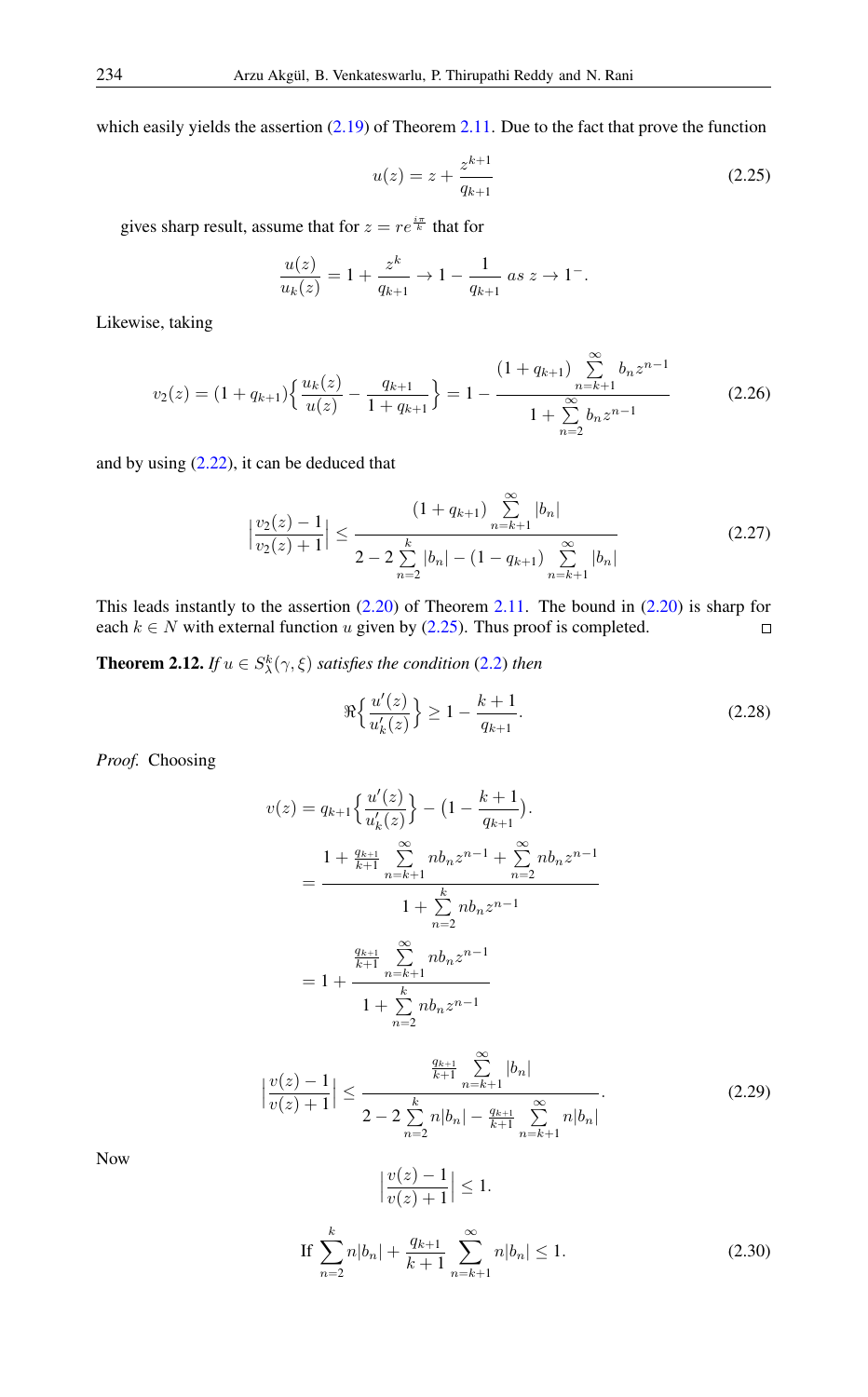Due to the fact that the left hand side of [\(2.30\)](#page-6-1) is bounded above by  $\sum_{k=1}^{k}$  $\sum_{t=2} q_t |a_t|$  if

$$
\sum_{t=2}^{k} (q_n - n)|b_n| + \sum_{n=k+1}^{\infty} q_n - \frac{q_{k+1}}{k+1}n|b_n| \ge 0,
$$
\n(2.31)

and the proof is completed.

For the extremal function  $u(z) = z + \frac{z^{k+1}}{a_{k+1}}$  $\frac{z^{n+1}}{q_{k+1}}$ , the result is sharp.

## Acknowledgement

The authors are thankful to the editor and referee(s) for their valuable comments and suggestions which helped very much in improving the paper.

#### <span id="page-7-0"></span>References

- <span id="page-7-9"></span>[1] A. Akgül, Some families of meromorphic functions with positive coefficients given by an integral operator, *Acta Universitatis Apulensis,* 50 , 81-95 ,(2017).
- <span id="page-7-10"></span>[2] A. Akgül, A new subclass of meromorphic functions with positive and second coefficients defined by the Rafid-Operator,*Commun. Fac. Sci. Univ.Ank.Series A1,* 66 (2), 1-13 , (2017).
- <span id="page-7-11"></span>[3] A. Akgül, A subclass of meromorphic functions defined by a certain integral operator on Hilbert space, *Creat. Math. Inform.,* 26 (2), 115 - 125 , (2017).
- <span id="page-7-12"></span>[4] A. Akgül, A new subclass of meromorphic functions defined by Hilbert space operator, *Honam Mathematical J.,* 38(3), 495-506 , (2016).
- <span id="page-7-13"></span>[5] A. Akgül, A certain subclass of meromorphic functions with positive coefficients associated with an integral operator, *Honam Mathematical J. ,* 39 (3), 331-347, (2017).
- <span id="page-7-14"></span>[6] N. Alessa, B. Venkateswarlu, P. Thirupathi Reddy, K. Loganathan and K. Tamilvanan, A New subclass of analytic functions related to Mittag-Leffler type Poisson distribution series, *Journal of Function Spaces ,* 2021, Article ID 6618163, 7 pages, (2021).
- <span id="page-7-15"></span>[7] M. K. Aouf, p-valent regular functions with negative coefficients of order α, *Bull. Inst. Math. Acad. Sinica,* 17(3) , 255– 267, (1988).
- <span id="page-7-16"></span>[8] M. K. Aouf, Certain multivalent functions with negative coefficients defined by using a differential operator, *J. Math. Appl.,* 30, 5 – 21, (2008).
- <span id="page-7-17"></span>[9] M. K. Aouf, Generalization of certain subclasses of multivalent functions with negative coefficients defined by using a differential operator, *Math. Comput. Modelling,* 50 , 1367 – 1378, (2009).
- <span id="page-7-5"></span>[10] K. Al-Shaqsi, Darus M. An operator defined by convolution involving the polylogarithms functions, *J. Math. Stat. ,* 4(1), 46-50, (2008).
- <span id="page-7-18"></span>[11] S. Altınkaya and S. Yalçin, Poisson Distribution Series for Certain Subclasses of Starlike Functions with Negative Coefficients, *Annals of Oradea Univ. Math. Fascicola,* 24(2), 5-8, 2017 .
- <span id="page-7-1"></span>[12] A. W. Goodman, On uniformly convex functions, *Annales Polonici Math.,* 56(1), 87-92, (1991).
- <span id="page-7-2"></span>[13] A. W. Goodman, On uniformly starlike functions. Journal of *Math. Anal. and Appl.,* 155 (2), 364-370, (1991).
- <span id="page-7-19"></span>[14] A. O. Mostafa and M.K. Aouf, Neighborhoods of certain p-valent analytic functions with complex order,*Comput. Math. Appl.,* 58, 1183–1189, (2009).
- <span id="page-7-6"></span>[15] S. Ponnusamy and S. Sabapathy , Polylogarithms in the theory of univalent functions, *Results in Math.,* 30 (1-2), 136-150, (1996).
- <span id="page-7-7"></span>[16] S. Ponnusamy, Inclusion theorems for convolution product of second order polylogarithms and functions with the derivative in a halfplane, *Rocky Mountain J. Math.*, **28(1)**, 695 – 733, (1998).
- <span id="page-7-3"></span>[17] F. Ronning, Uniformly convex functions and a corresponding class of starlike functions, *Proc. of the Amer. Math. Soc.,* 118(1), 189-196 , (1993).
- <span id="page-7-4"></span>[18] F. Ronning, Integral representations of bounded starlike functions, *Annales Polonici Math. ,* 60(3), 289 – 297, (1995).
- <span id="page-7-8"></span>[19] S. Ruscheweyh, New criteria for univalent functions, *Proc. of the Amer. Math. Soc.,* 49 (1975), 109-115.
- <span id="page-7-20"></span>[20] F. M. Sakar and M.Aydoğan, Subclass of m-quasiconformal harmonic functions in association with Janowski starlike functions, *Applied Math. and Computation ,* 319, 461-468 , (2018).

 $\Box$